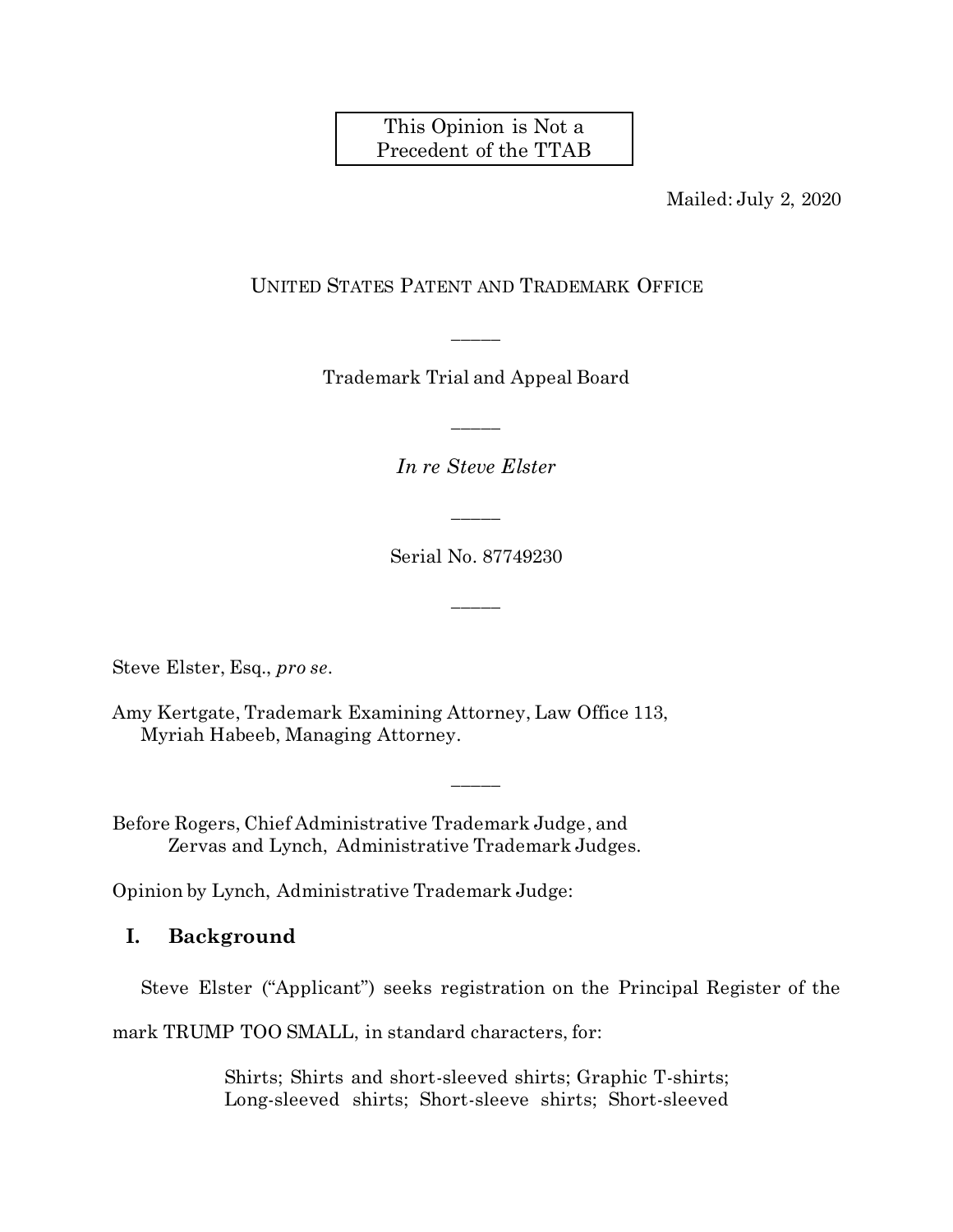shirts; Short-sleeved or long-sleeved t-shirts; Sweat shirts; T-shirts; Tee shirts; Tee-shirts; Wearable garments and clothing, namely, shirts in International Class 25. 1

The Examining Attorney refused registration of Applicant's proposed mark under Section 2(a) of the Trademark Act, 15 U.S.C. § 1052(a), on the ground that it comprises matter that may falsely suggest a connection with President Donald J. Trump, and under Section 2(c), 15 U.S.C. § 1052(c), on the ground that it comprises his name without his written consent. Applicant has appealed, and the appeal has been fully briefed. 2

We affirm the Section 2(c) refusal, as explained below, and we need not reach the refusal under Section 2(a)'s false association clause. *See In re Society of Health and Physical Educators*, 127 USPQ2d 1584, 1590 (TTAB 2018).

## **II. Section 2(c) Refusal**

l

Section 2(c) of the Trademark Act precludes, in relevant part, registration of a mark that "[c]onsists of or comprises a name, portrait, or signature identifying a particular living individual except by his written consent." 15 U.S.C. § 1052(c). "A key purpose of requiring the consent of a living individual to the registration of his or her name, signature, or portrait is to protect rights of privacy and publicity that living persons have in the designations that identify them." *In re ADCO Indus.-*

<sup>&</sup>lt;sup>1</sup> Application Serial No. 87749230 has a filing date of January 10, 2018, and is based on Applicant's assertion of a bona fide intent to use the mark in commerce under Trademark Act Section 1(b), 15 U.S.C. § 1051(b).

<sup>2</sup> The record includes Applicant's original Brief, 11 TTABVUE, a Supplemental Brief, 16 TTABVUE, submitted following a remand sought by the Examining Attorney to add an additional ground for refusal (the refusal under Section  $2(a)$ ), the Examining Attorney's Brief, 19 TTABVUE, and Applicant's Reply Brief, 20 TTABVUE.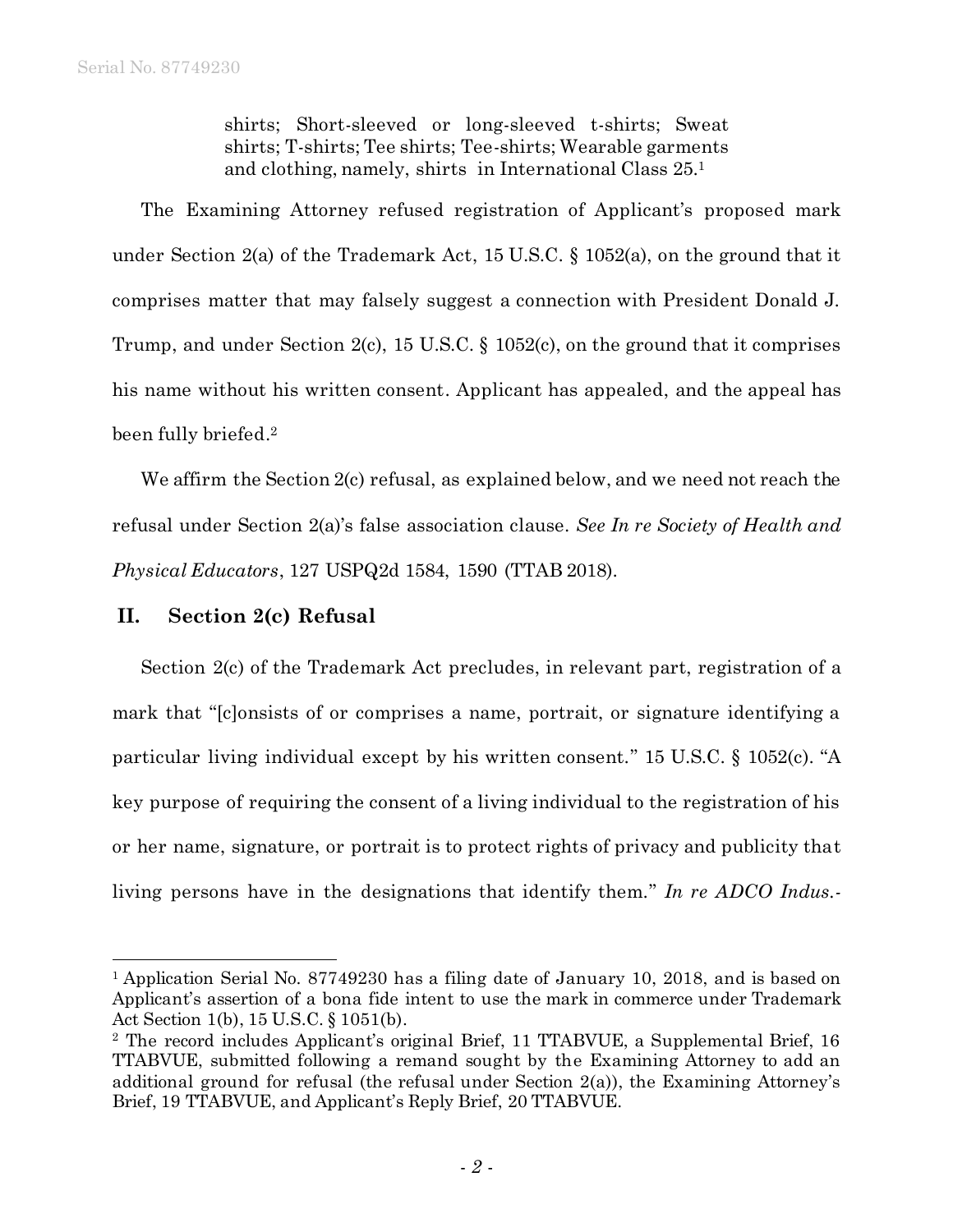*Techs., L.P.*, 2020 USPQ2d 53786, \*20 (TTAB 2020) (citations omitted). Another is to "protect[] consumers against source deception." *Id.* at \*29.

For names, the statute requires that the matter sought to be registered include the name of a particular living individual, rather than merely include words that only by coincidence happen to be someone's name but which the relevant public generally would not recognize as that living individual's name. *Martin v. Carter Hawley Hale Stores, Inc.*, 206 USPQ 931, 933 (TTAB 1979). To address the scenario in which the name would not be recognized as identifying the individual, Section 2(c) has been interpreted to mean that when a name appears in a proposed mark, the written consent of the person with that name must be supplied where: (1) the public would reasonably assume a connection between the individual and the goods or services because the individual is so well known; or (2) the individual is publicly connected with the business in which the mark is used. *ADCO*, 2020 USPQ2d 53786 at \*22; *see also Martin v. Carter Hawley Hale Stores,* 206 USPQ at 932-33 ("requirement for consent depends upon a determination of whether the mark would be recognized and understood by the public as identifying the person").

> Thus, for example, although the mark[s] "FANTA" and "ARNOLD BRAND" happened to be the names of individuals [i.e., Robert D. Fanta, a tax accountant, who sought to cancel registrations of the mark "FANTA" for soft drinks and for carbonated soft drink and syrup concentrate for making the same, and Arnold Brand, a patent and trademark attorney active in civic affairs, who sought to cancel a registration of a mark containing the words "ARNOLD BRAND" for fresh tomatoes] who were undoubtedly well known in their own spheres, nevertheless, in each case, it was found that the individual in question would not be likely to suffer any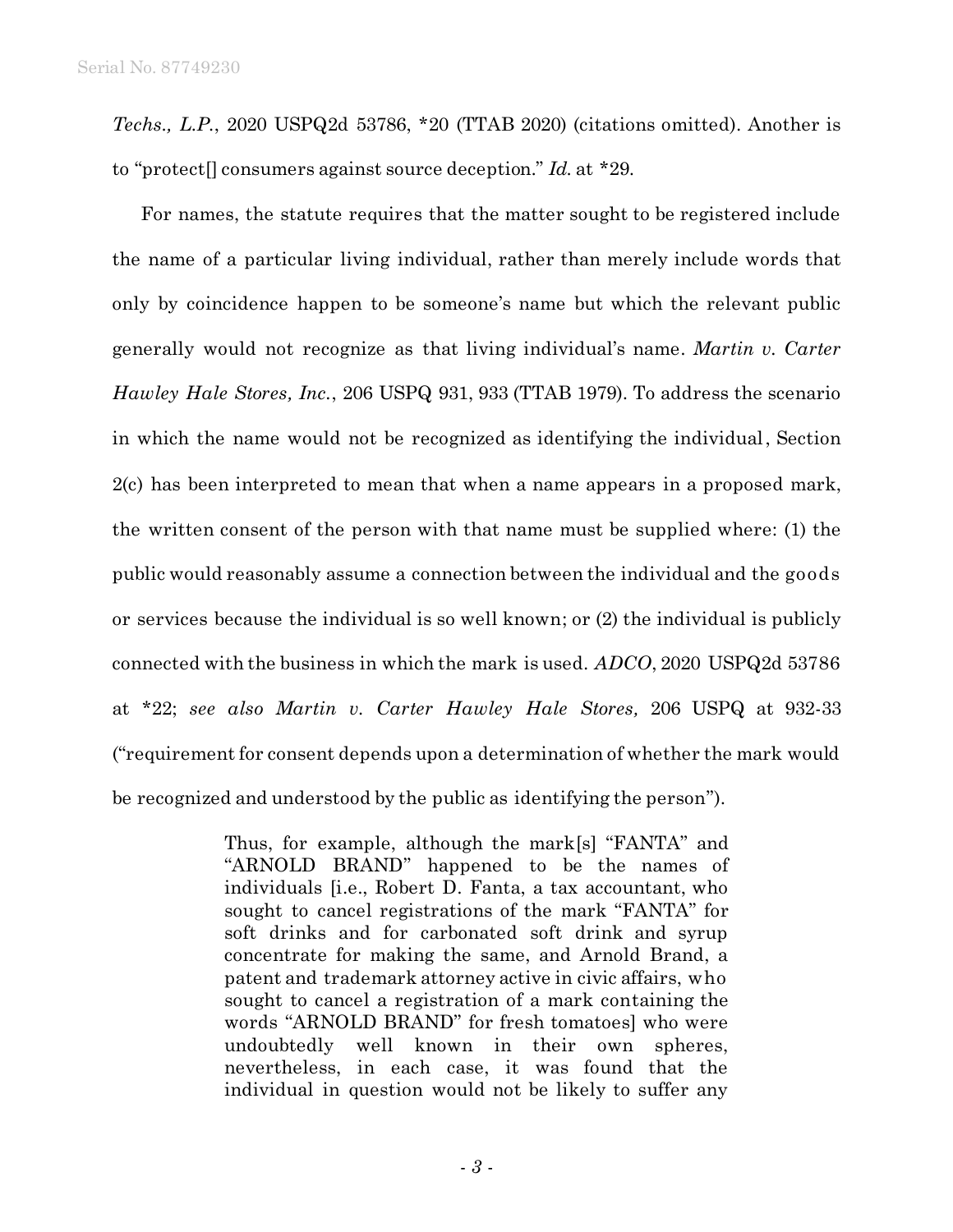l

damage from the registration of the mark at issue because he had never attained any recognition in the field of business in which the mark was used.

*Id.* at 933 (footnotes omitted) (citing *Fanta v. The Coca-Cola Co.*, 140 USPQ 674 (TTAB 1964) and *Brand v. Fairchester Packing Co.*, 84 USPQ 97 (Comm'r Pat. 1950)).

It is undisputed in this case, and we find, that Applicant's proposed mark includes the surname of President Donald J. Trump. Section 2(c) applies to a proposed mark that includes a particular living individual's surname if the individual is known by that surname alone. *In re Hoefflin,* 97 USPQ2d 1174, 1176 (TTAB 2010) ((holding registration of the marks OBAMA PAJAMA and OBAMA BAHAMA PAJAMAS barred under Section 2(c) because "this statutory sub-section operates to bar the registration of marks containing not only full names, but also surnames … so long as the name in question does, in fact, 'identify' a particular living individual"); *see also In re Nieves & Nieves LLC*, 113 USPQ2d 1629, 1638 (TTAB 2015) (relevant inquiry is "whether the public would recognize and understand the mark as identifying a particular living individual"). The record in this case includes extensive evidence that the public understands "Trump" alone as a reference to President Donald Trump.<sup>3</sup> Significantly, Applicant clearly concedes that his mark "explicitly refers to declared presidential candidate and President

<sup>3</sup> E.g., February 19, 2018 Office Action at 6-7; July 30, 2018 Office Action at 57, 65, 67-130; February 25, 2019 Office Action at 5, 11, 24, 31, 54, 57, 59, 61, 63, 65, 69, 71-74; June 24, 2019 Office Action at 17, 25, 32, 41, 51, 116-42.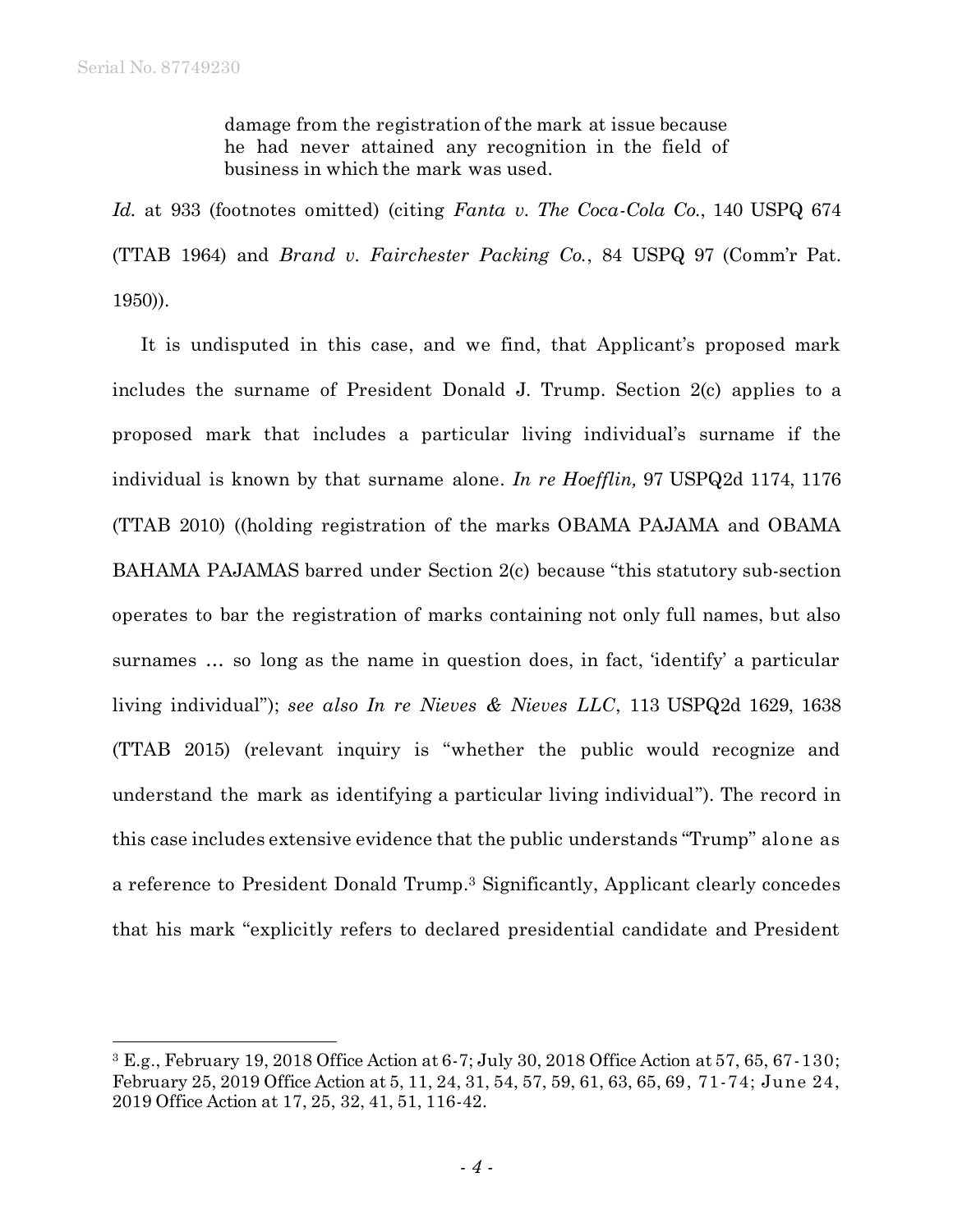Donald Trump." <sup>4</sup> The application record does not include a written consent from President Trump, and Applicant makes no argument to the contrary.

Despite Applicant's direct acknowledgment that his mark includes a name that identifies a particular living individual without his consent, Applicant contends that his mark does not violate Section 2(c) because the relevant public would not presume a connection between President Trump and the goods. According to Applicant, given "how [Donald Trump] depicts himself generally," the mark in its entirety is "the antithesis of what consumers would understand to be sponsored by, approved by, or supported by Donald Trump."<sup>5</sup> Applicant essentially argues that while President Trump strives to make a grandiose impression, Applicant's mark as a whole conveys that some features of President Trump and his policies are diminutive.<sup>6</sup> Therefore, Applicant maintains that his mark lacks the necessary connection to the goods under Section 2(c).

Applicant couches the public perception of a connection as a separate inquiry under Section 2(c), but as noted above, the analysis of a connection under the test set forth above regarding Section 2(c) really is just part of determining whether the public would perceive the name in the proposed mark as identifying a particular

l

<sup>4</sup> 16 TTABVUE 7 (Applicant's Supplemental Brief).

<sup>5</sup> 16 TTABVUE 20 (Applicant's Supplemental Brief).

<sup>6</sup> Both Applicant and the Examining Attorney discuss and offer evidence that the 2016 presidential campaign included some widely publicized colloquies, some of which Mr. Trump participated in, about the size of certain parts of his anatomy, such as his hands, which then-presidential candidate Marco Rubio asserted were too small. July 8, 2018 Response to Office Action at 8-24; February 25, 2019 Office Action at 5-7, 24-27. Applicant also submitted evidence of media articles about President Trump's policies in terms of small size, with headlines such as "The Shrinking of America" and "Trump Orders Largest National Monument Reduction in U.S. History." *Id.* at 26, 31.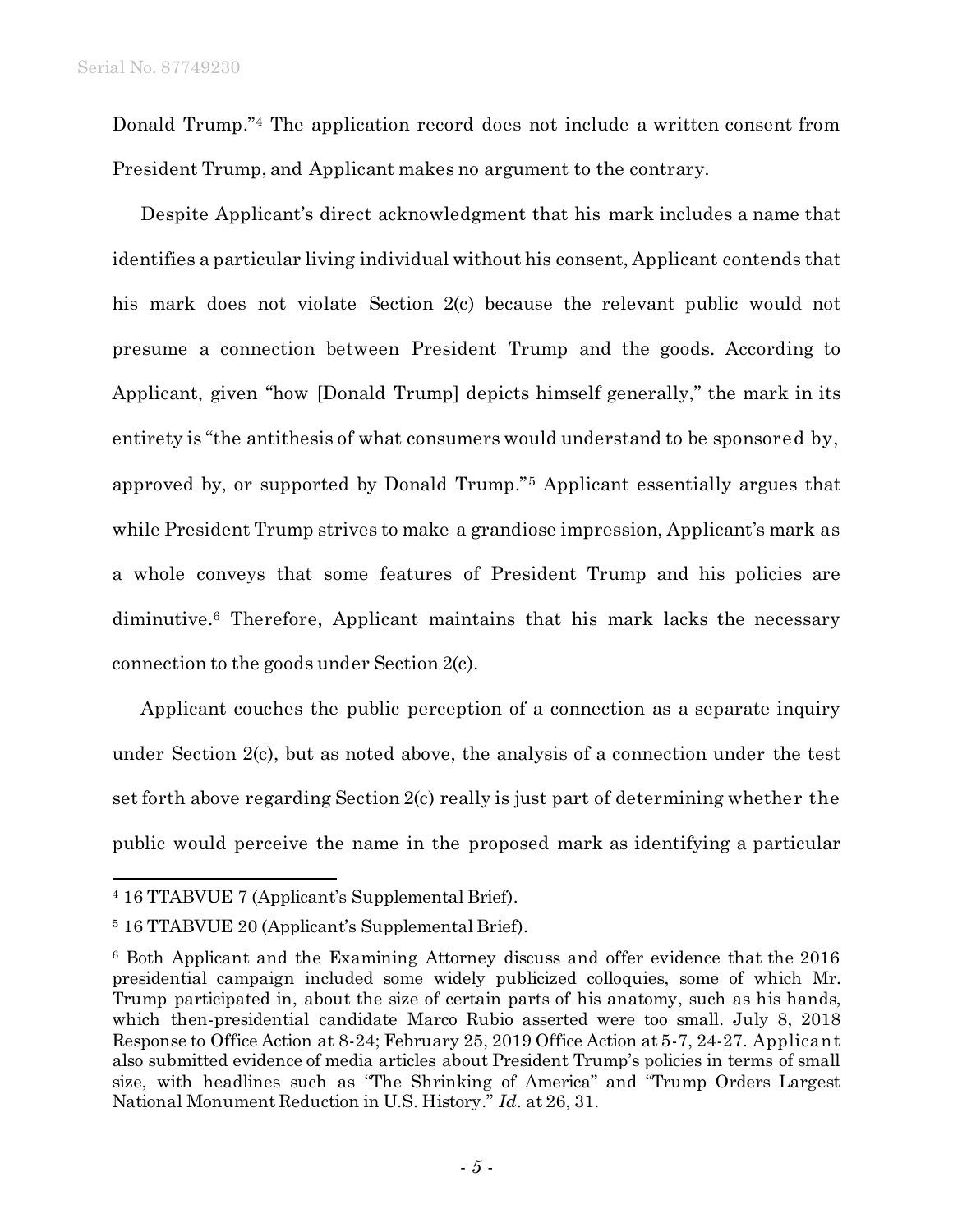living individual. In this case, Applicant already has conceded this point. Unlike Section 2(a)'s explicit statutory requirement that the matter in question "falsely suggest a connection," Section 2(c) prohibits registration of any proposed mark that "consists of or comprises a name … identifying a particular living individual except by his written consent." 15 U.S.C.  $\S$  1052(a) & (c). The prohibition applies regardless of whether there is a suggested connection. As explained in *Martin v. Carter Hawley Hale Stores,* 206 USPQ at 933:

> [I]t is more than likely that any trademark which is comprised of a given name and surname will, in fact, be the name of a real person. But that coincidence, in and of itself, does not give rise to damage to that individual in the absence of other factors from which it may be determined that the particular individual bearing the name in question will be associated with the mark as used on the goods, either because that person is so well known that the public would reasonably assume the connection or because the individual is publicly connected with the business in which the mark is used.

By analogy, the Board in *Hoefflin* held that an application to register OBAMA PAJAMA for pajamas, sleepwear and underwear was barred by Section 2(c) even if "the record does not support the conclusion that President Obama is in any way connected with [such goods]." 97 USPQ2d at 1177. The Board addressed the fame of a President of the United States, stating that "well-known individuals such as celebrities and world-famous political figures are entitled to the protection of Section 2(c) without having to evidence a connection with the involved goods or services." *Id.* The evidentiary record in this case clearly shows that President Trump is extremely well known, not only because of his political office but also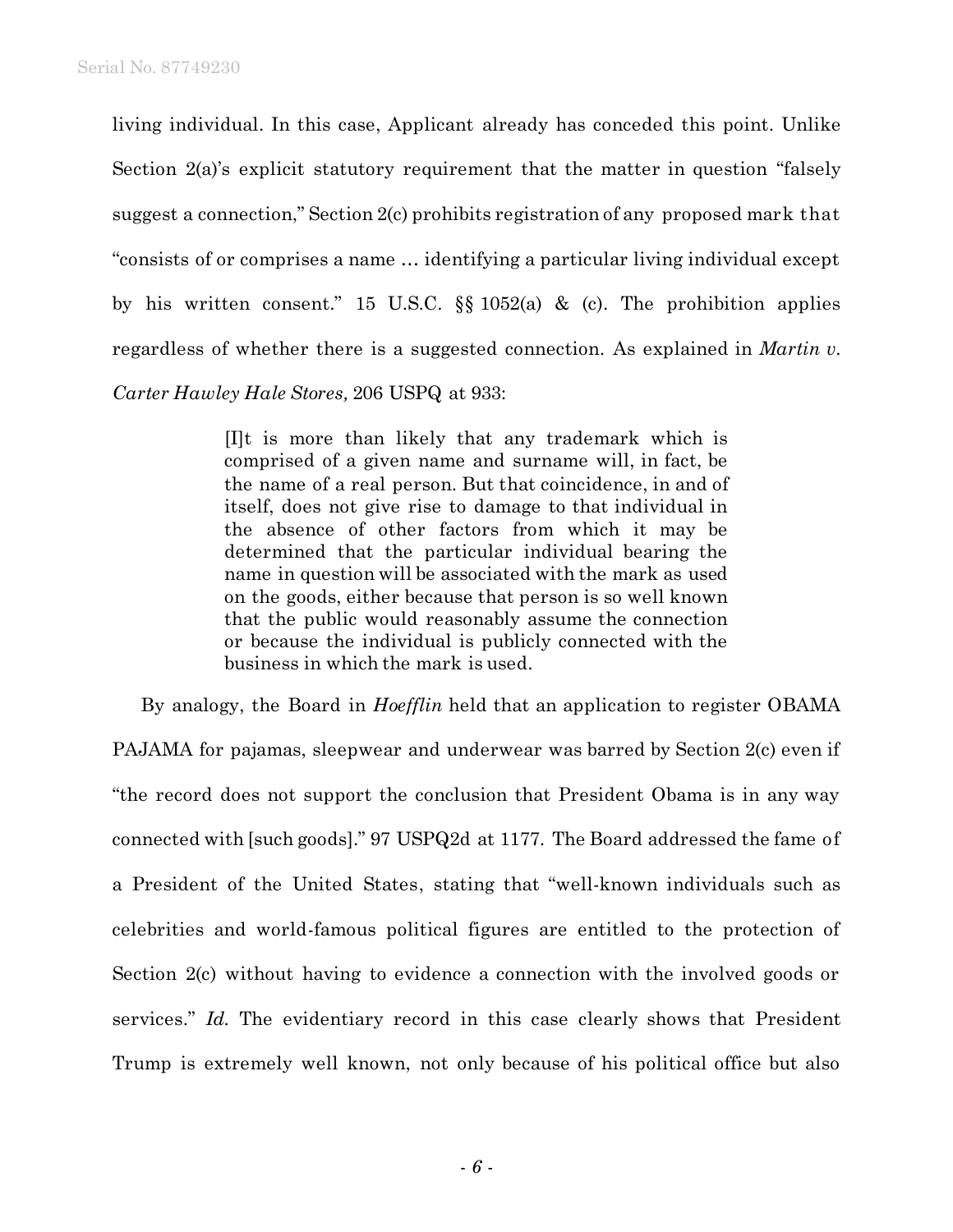l

because of his prior celebrity.<sup>7</sup> Moreover, even if some further connection to the types of goods identified need be shown, the record reflects that through business enterprises, President Trump's surname has been used as a brand on a wide variety of goods, including shirts. 8

With a proposed mark such as this one that names someone very well-known such as President Trump, and as Applicant has admitted, there is no question that the public would view the name in question as the name of a particular living individual. As in *ADCO*, decided on a very similar evidentiary record to the one in this case, we find that the proposed mark including TRUMP "identif[ies] Donald Trump, whose identity is renowned. By any measure, … Donald Trump is a wellknown political figure and a celebrity." *ADCO*, 2020 USPQ2d 53786 at \*24. Thus, the necessary connection for purposes of Section 2(c) exists. Accordingly, in applying Section 2(c) in this case, we need not probe for a Section 2(a)-type connection as Applicant suggests, but rather just a showing that the relevant public would recognize the name in the mark as that of a particular living individual. Therefore, we reject Applicant's contention that under Section 2(c) a "connection" is necessary, but is foreclosed based on the theory that President Trump would not endorse the message allegedly conveyed by TRUMP TOO SMALL.

<sup>7</sup> February 19, 2018 Office Action at 45-64 (Time Magazine 2016 Person of the Year); July 30, 2018 Office Action at 51-52 (CBS Los Angeles article about altercation at Donald Trump's Walk of Fame Star); *id.* at 65-133 (various articles in mainstream media about Donald Trump); June 24, 2019 Office Action at 9-144 (various articles in mainstream media about Donald Trump).

 $8$  February 19, 2018 Office Action at 14-16, 65, 76; February 25, 2019 Office Action at 52; June 24, 2019 Office Action at 145-99; October 7, 2019 Office Action at 5-50.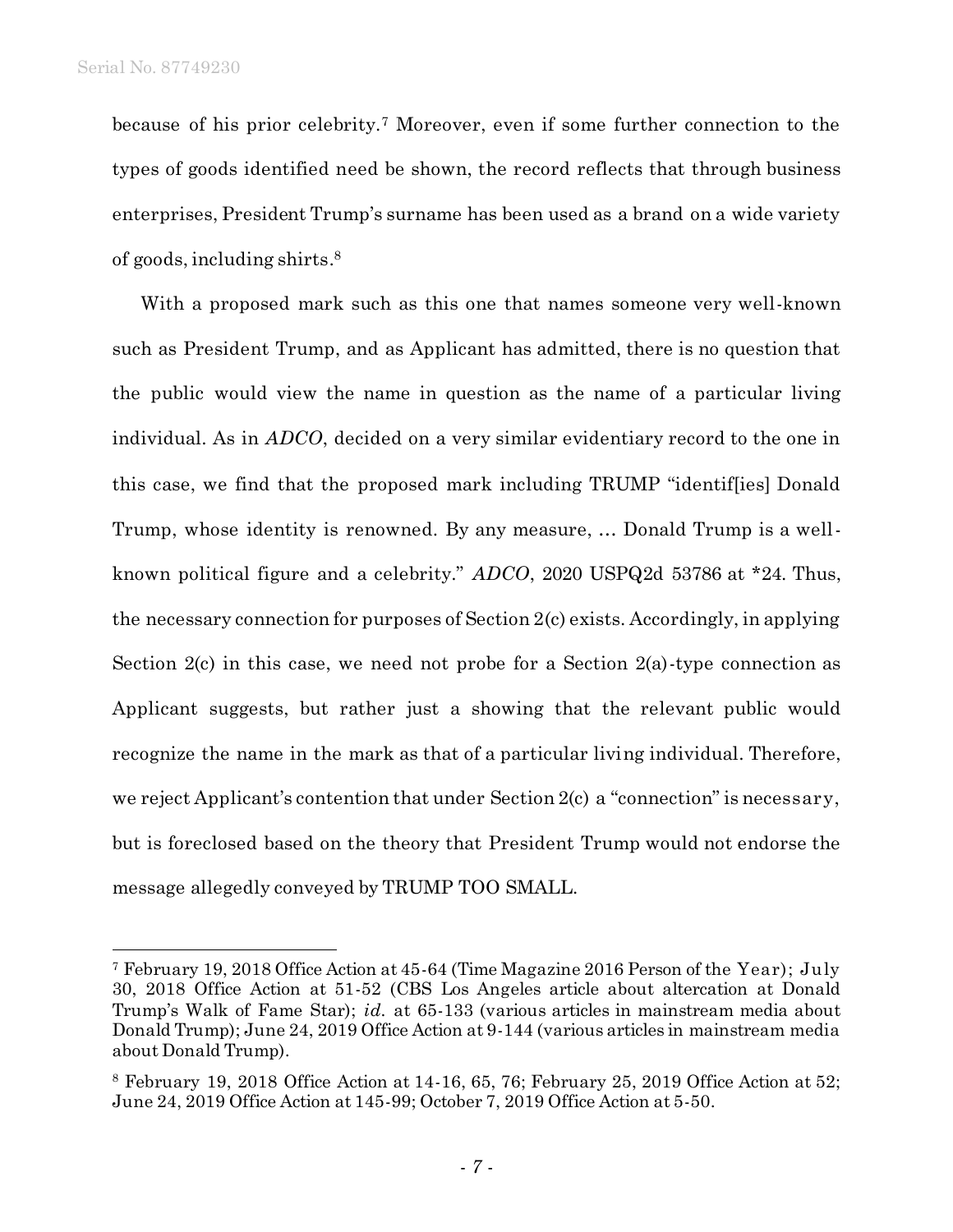## **III. Constitutional Challenge to Section 2(c)**

Applicant's appeal focuses primarily on assertions that the statutory refusals to register applied in this case are unconstitutional because they violate his right to free speech under the First Amendment. Applicant alleges that Section 2(a)'s false association provision and Section 2(c)'s particular living individual provision constitute content-based restrictions on private speech, subject to strict scrutiny. According to Applicant, the prohibitions are not narrowly tailored to a compelling state interest, and cannot be justified, in particular when applied to current or former presidents, or presidential candidates, whom Applicant claims have yielded rights of privacy and publicity by seeking the office. Applicant insists that "Presidential candidates and current and former Presidents also invite widespread use of their names and identities in products and services that comment upon the candidates and Presidents in personal and/or political terms."<sup>9</sup>

The recent *ADCO* case on proposed marks that included TRUMP<sup>10</sup> involved similar constitutionality challenges to Section 2(c) and Section 2(a)'s false association provision. *ADCO Indus.-Techs.,* 2020 USPQ2d 53786 at \*25. The Board in *ADCO* stated that regardless of the USPTO's inability to strike down statutory provisions as unconstitutional, "a constitutional challenge may involve 'many

l



 $10$  The marks at issue in  $ADCO$  were **MAKE OPENING PACKAGES GREAT** and

<sup>9</sup> 16 TTABVUE at 21.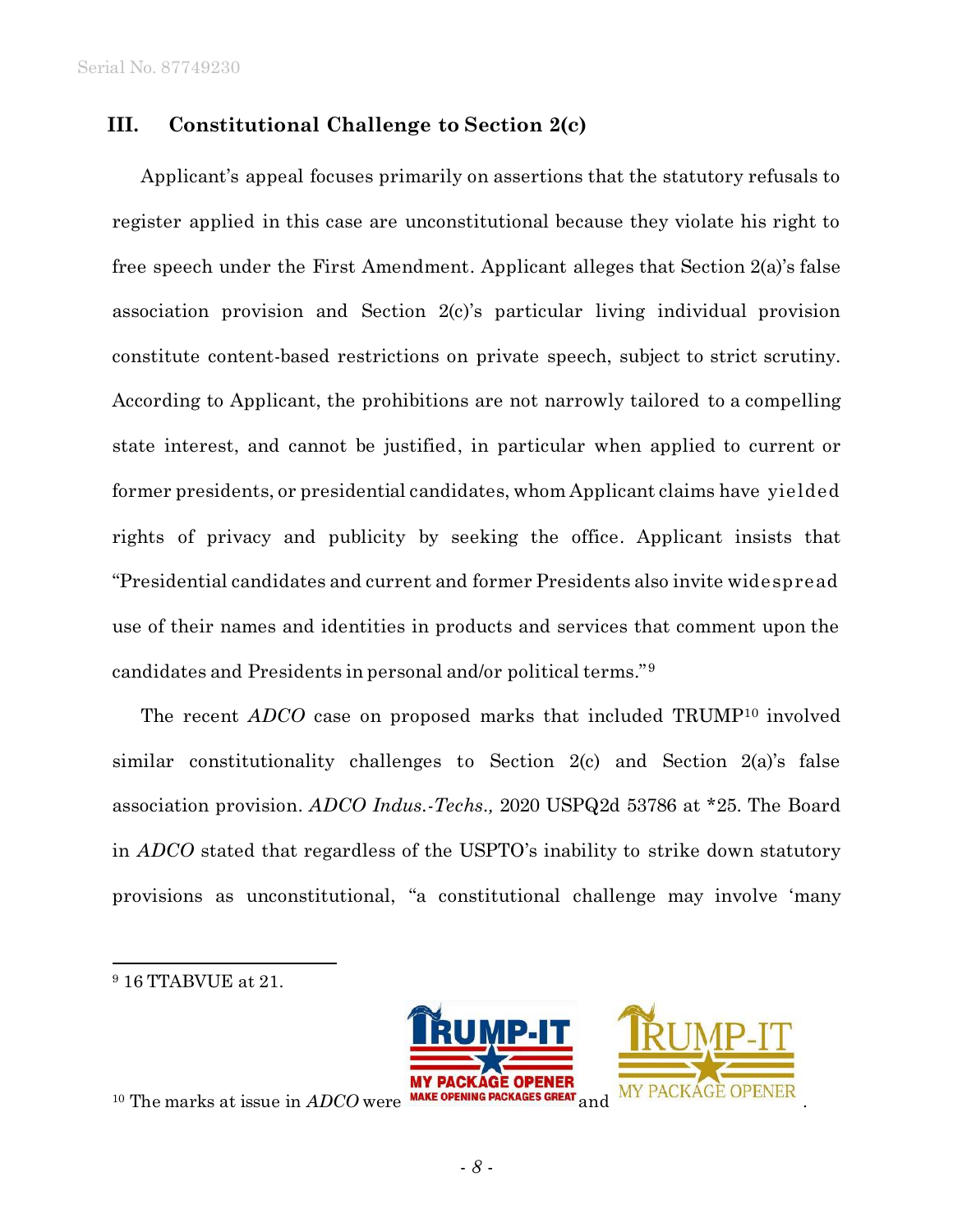threshold questions . . . to which the [agency] can apply its expertise." *Id.* at \*26 *(*citing *Elgin v. Dep't of Treasury*, 567 U.S. 1, 16, 22-23, 132 S. Ct. 2126 (2012)). Accordingly, the Board explained why it does "not agree with Applicant's challenges based on our experience with Section 2 of the Trademark Act and the purposes underlying it." *ADCO Indus.-Techs.,* 2020 USPQ2d 53786 at \*27 (citations omitted).

As a threshold matter, the Board pointed out that these provisions of the Trademark Act do not control an applicant's use of a proposed mark, but only set criteria for trademark registration. *Id.* Therefore, contrary to Applicant's assertions, Sections 2(a) and 2(c) are not direct restrictions on speech. *Id.* Next, the Board addressed the viewpoint-neutrality of Section 2(a)'s false association clause and Section 2(c), thereby distinguishing them from Section 2(a)'s disparagement and immoral/scandalous provisions struck down by the Supreme Court as viewpointdiscriminatory. *Id.* ("the Supreme Court pointedly refrained from extending its holdings to any provisions of the Lanham Act that do not discriminate based on the applicant's viewpoint")*, citing Iancu v. Brunetti*, 139 S. Ct. 2294, 2019 USPQ2d 232043 at \*7, n.\*(2019) (addressing immoral/scandalous clause of Section 2(a), noting "Nor do we say anything about how to evaluate viewpoint-neutral restrictions on trademark registration.") and *id.* at 2303 (Alito, J., concurring) (emphasizing that the Court's holding turned entirely on the conclusion that the invalidated provision was viewpoint discriminatory); *see also Matal v. Tam*, 137 S. Ct. 1744, 122 USPQ2d 1757 (2017) (addressing disparagement clause of Section 2(a)). As the *Brunetti* Court characterized the holding in *Tam*, "all Members of the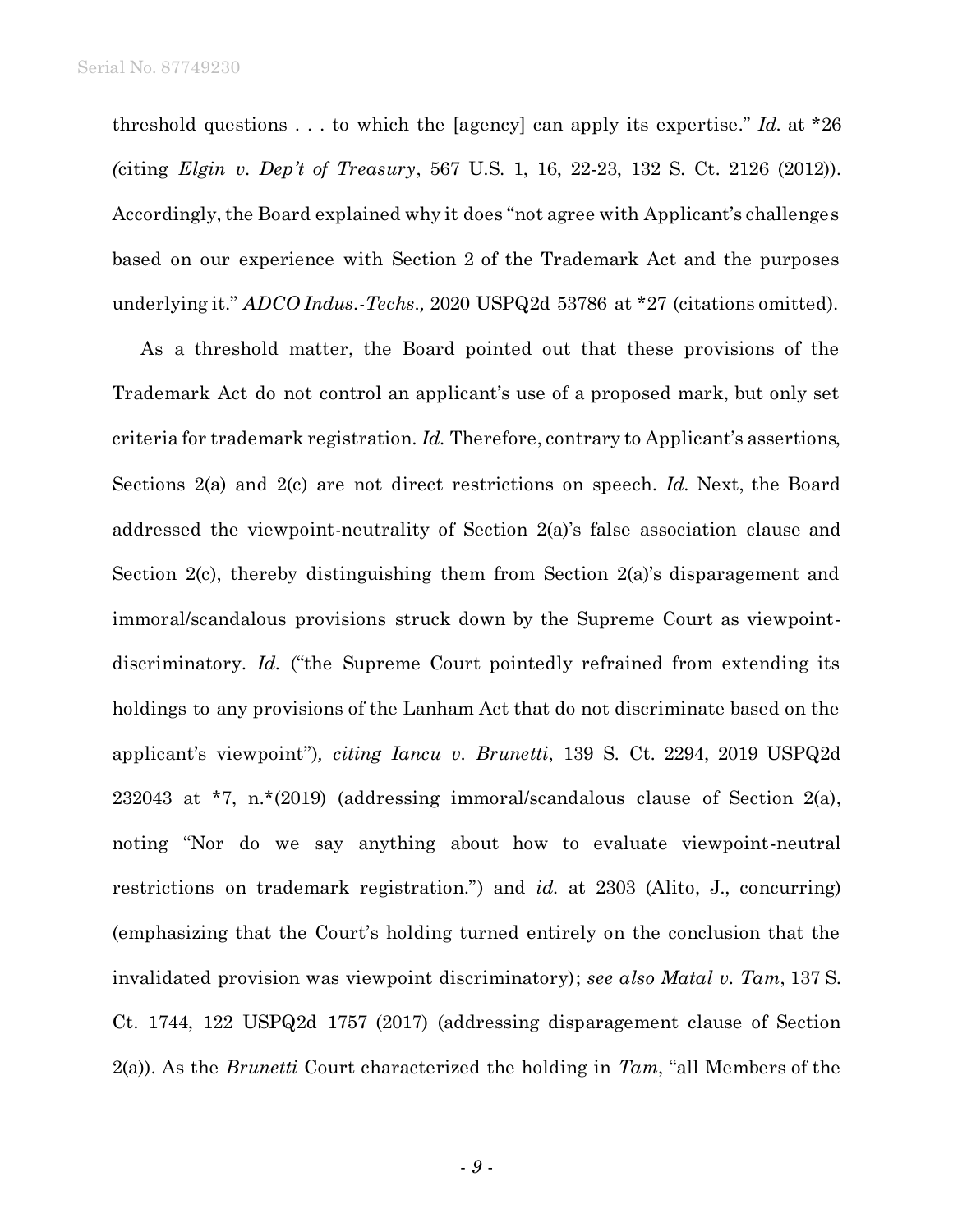Court agreed that the [disparagement] provision violated the First Amendment because it discriminated on the basis of viewpoint." *Brunetti*, 2019 USPQ2d 232043 at \*2. Similarly, the *Brunetti* Court held that the immoral/scandalous provision "infringes the First Amendment for the same reason: It too disfavors certain ideas." *Id.* Clearly, Section 2(c) differs, in that the prohibition applies in an objective, straightforward way to any proposed mark that consists of or comprises the name of a particular living individual, regardless of the viewpoint conveyed by the proposed mark.

Finally, the Board in *ADCO* opined that even if the challenged provisions of Section 2(a) and Section 2(c) were considered as restrictions on speech, they do not run afoul of the First Amendment because "Congress acts well within its authority when it identifies certain types of source-identifiers as being particularly susceptible to deceptive use and enacts restrictions concerning them." *ADCO Indus.-Techs.,* 2020 USPQ2d 53786 at \*29 (citation omitted), *citing S.F. Arts & Athletics, Inc. v. U.S. Olympic Comm.*, 483 U.S. 522, 107 S. Ct. 2971, 3 USPQ2d 1145, 1153 (1987) ("Congress reasonably could conclude that most commercial uses of the Olympic words and symbols are likely to be confusing."). Both of the statutory provisions at issue "recognize[] the right of privacy and publicity that a living person has in his or her identity and protect[] consumers against source deception." *ADCO Indus.-Techs.,* 2020 USPQ2d 53786 at \*29.

Thus, even if Section 2(c) were subject to greater scrutiny, as Applicant alleges, the statutory provision is narrowly tailored to accomplish these purposes, and

- *10* -